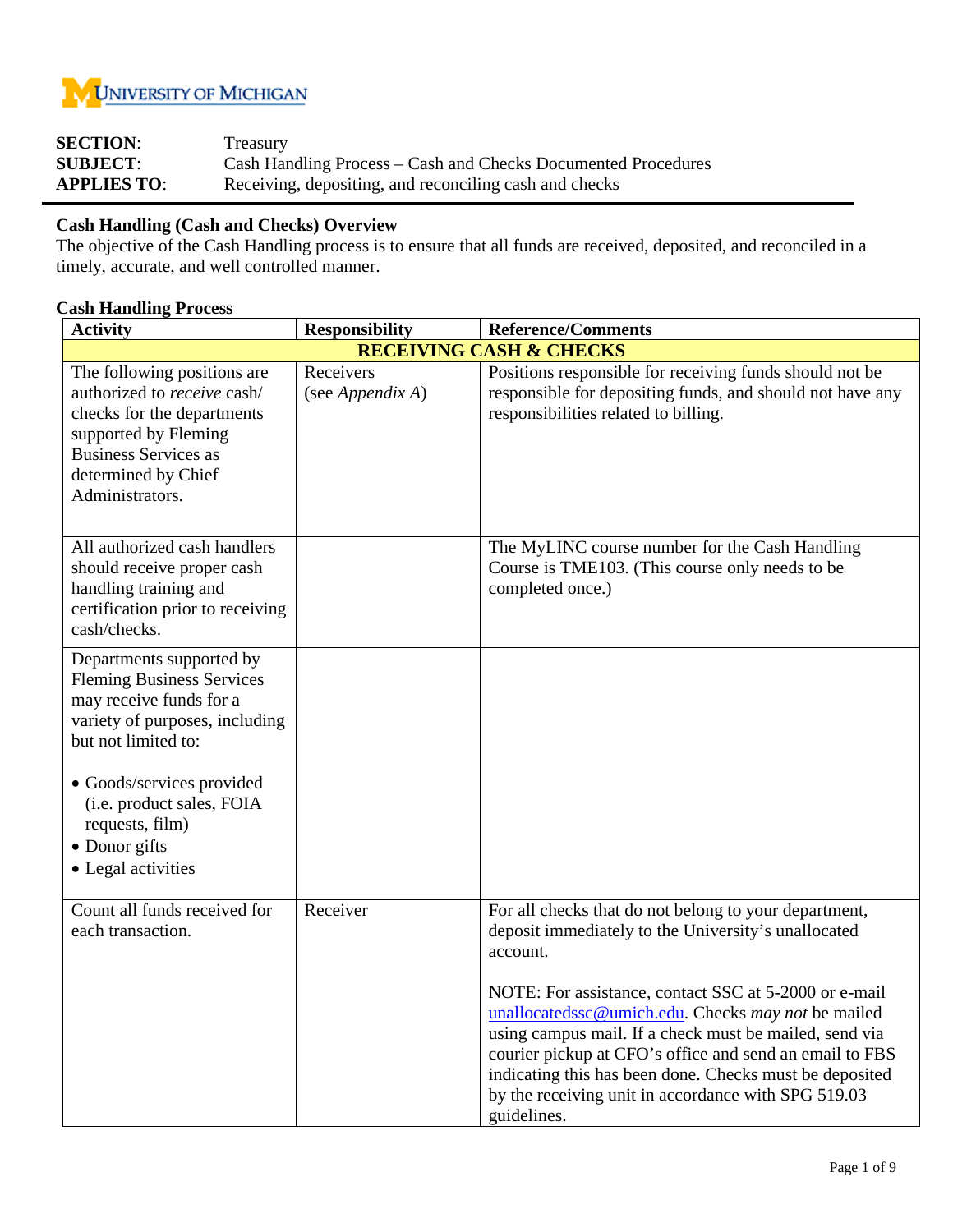

| Obtain approval by a higher<br>level of authority for all<br>refunds.                                                                                                                                                                              | Receiver                                                              | Write-offs and adjustments must also be approved by a<br>higher level of authority.                                                                                                                                                                                                                                                                                                                                                   |
|----------------------------------------------------------------------------------------------------------------------------------------------------------------------------------------------------------------------------------------------------|-----------------------------------------------------------------------|---------------------------------------------------------------------------------------------------------------------------------------------------------------------------------------------------------------------------------------------------------------------------------------------------------------------------------------------------------------------------------------------------------------------------------------|
| Review and approve refunds,<br>write-offs, and/or<br>adjustments.                                                                                                                                                                                  | Department's Chief<br><b>Administrative Officer</b><br>and/or Manager |                                                                                                                                                                                                                                                                                                                                                                                                                                       |
| For transactions where<br>amount is known, ensure the<br>amount received or refunded<br>equals the anticipated amount<br>by comparing funds received<br>to the invoice, conference fee,<br>P-Card statement, etc.                                  | Receiver                                                              | When using a cash register or cash drawer, ensure only<br>one person has access to it during a shift/business cycle.<br>To ensure single accountability, reconcile/balance the<br>register/drawer between shifts and have an independent<br>person confirm by initialing and dating.                                                                                                                                                  |
| Review funds received to<br>ensure they are U.S. funds<br>only, not foreign currency or<br>checks drawn on foreign<br>banks.                                                                                                                       | Receiver                                                              | Refer to Preparing & Making Deposits Quick Reference -<br>page 4 for tips on identifying foreign currency.                                                                                                                                                                                                                                                                                                                            |
| Review checks to ensure they<br>are payable to the University<br>and not to individual faculty<br>or staff members.                                                                                                                                | Receiver                                                              | If check is not correctly written, contact the check issuer.<br>Make arrangements to return check and ask them to issue<br>a new check payable to Regents of the University of<br>Michigan.<br>In some cases, if check is made out to an individual<br>(professor, doctor, etc.), the individual may endorse the<br>check and write "payable to Regents of the University of<br>Michigan." For questions, contact treasury@umich.edu. |
| Restrictively endorse all<br>checks using the U of M<br>Treasury-issued rubber<br>endorsement stamp.<br>NOTE: This step is not<br>applicable to departments<br>utilizing Remote Deposit<br>Capture, where checks are<br>spray-endorsed as scanned. | Receiver                                                              | Instructions and forms for ordering Treasury-issued<br>deposit supplies are available on the Treasurer's Office<br>website.                                                                                                                                                                                                                                                                                                           |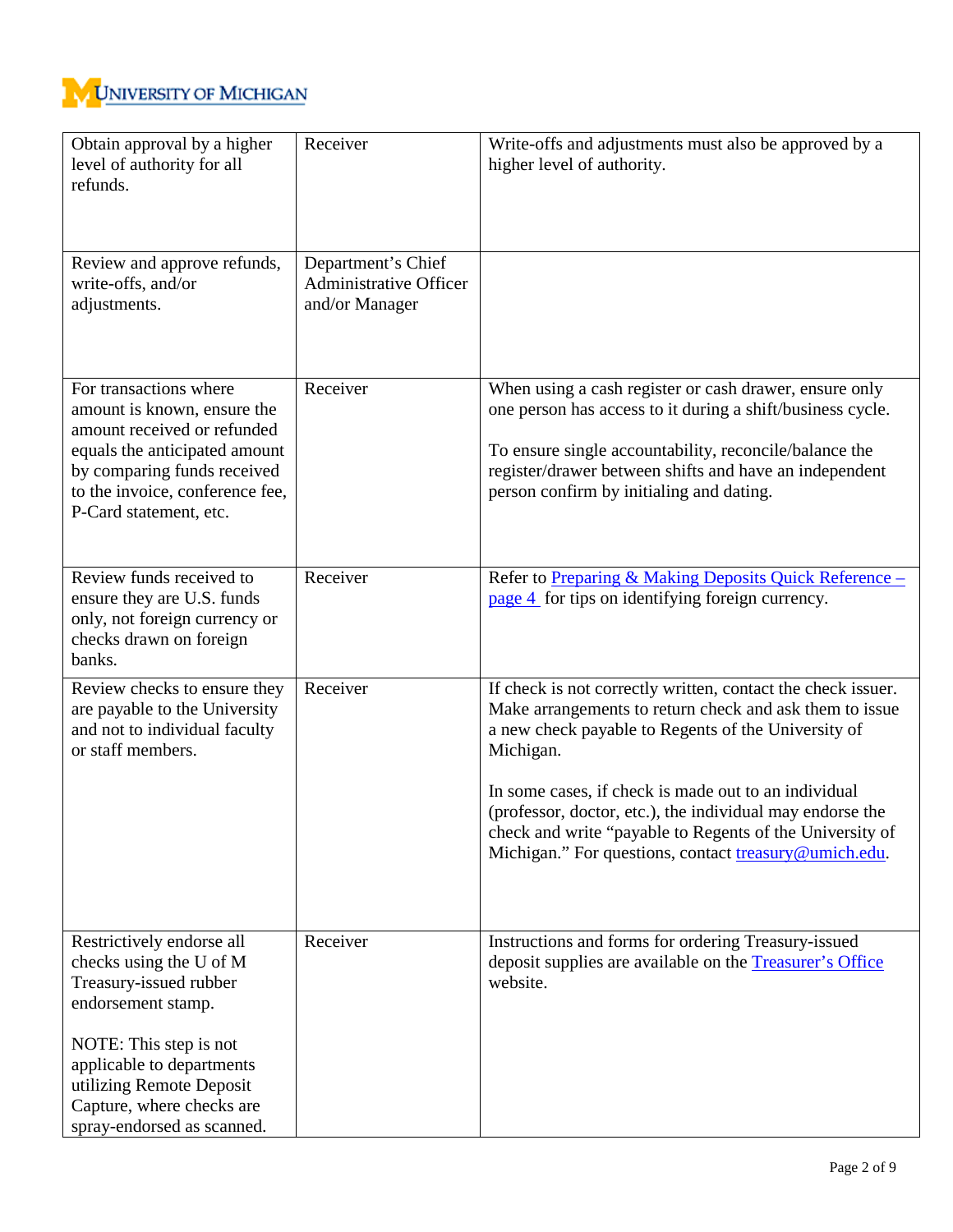

| If necessary, issue a pre-                                       | Receiver                      | Receipts are encouraged for all transactions.                                                                |
|------------------------------------------------------------------|-------------------------------|--------------------------------------------------------------------------------------------------------------|
| numbered receipt for funds                                       |                               | All receipts should be traceable to the individual who                                                       |
| received and retain a copy of                                    |                               | issued the receipt.                                                                                          |
| the receipt for balancing                                        |                               |                                                                                                              |
| purposes.                                                        |                               | In the case of Development Funds, the Development<br>Office will issue a receipt but a log of funds received |
|                                                                  |                               | should still be maintained by the unit.                                                                      |
|                                                                  |                               |                                                                                                              |
|                                                                  |                               |                                                                                                              |
|                                                                  |                               |                                                                                                              |
| Record funds received into a                                     | Receiver                      | Entry should include: date, amount, payer, purpose, type                                                     |
| daily log detailing each                                         | (FBS for VP Comm,             | of payment, etc.                                                                                             |
| transaction since a pre-                                         | VP Gol Rel,                   |                                                                                                              |
| numbered receipt is not                                          | President's Office,           |                                                                                                              |
| given. Use FBS Google                                            | General Counsel, VP           |                                                                                                              |
| shared Check Log. See Check                                      | & Secretary Office)           |                                                                                                              |
| Log procedures for further                                       |                               |                                                                                                              |
| guidance.                                                        |                               |                                                                                                              |
| Secure cash and checks by                                        | Receiver                      | Only department supervisors and authorized personnel                                                         |
| placing them in a locked                                         |                               | have access to the secure place (i.e. safe or cash box).                                                     |
| cabinet, drawer, etc. which is                                   |                               |                                                                                                              |
| continually visible to<br>authorized department                  |                               | Funds received should not be used to make purchases,<br>cash personal checks, issue "IOU's", or retained for |
| employees.                                                       |                               | making change.                                                                                               |
|                                                                  |                               |                                                                                                              |
| Keys are kept in a secure,                                       |                               |                                                                                                              |
| secret place. Only the                                           |                               |                                                                                                              |
| following individuals have                                       |                               |                                                                                                              |
| access to the keys:                                              |                               |                                                                                                              |
| • Receivers.                                                     |                               |                                                                                                              |
|                                                                  |                               |                                                                                                              |
|                                                                  |                               |                                                                                                              |
|                                                                  |                               | <b>DEPOSITING CASH &amp; CHECKS</b>                                                                          |
| The following positions are<br>authorized to <i>deposit</i> cash | Depositor<br>(See Appendix A) | Positions responsible for depositing funds should not be<br>responsible for receiving funds or performing    |
| and checks for departments                                       |                               | reconciliation.                                                                                              |
| supported by Fleming                                             |                               |                                                                                                              |
| <b>Business Services as</b>                                      |                               |                                                                                                              |
| determined by Chief                                              |                               |                                                                                                              |
| Administrative Officer.                                          |                               |                                                                                                              |
| Update list of authorized                                        | <b>VP</b> Communications      | For step-by-step instructions see https://maislinc.umich.                                                    |
| users, Primary and Secondary                                     | <b>Business Manager(s)</b>    | edu/mais/html/GL_CR_Deposit_Merchant.html.                                                                   |
| Contacts in MPathways for                                        | for MRadio/MCreative          |                                                                                                              |
| all depository locations. This                                   |                               |                                                                                                              |
| should include any staff                                         | Department Chief              |                                                                                                              |
| changes such as a new staff                                      | <b>Administrative Office</b>  |                                                                                                              |
| member who will be                                               | and/or Manager                |                                                                                                              |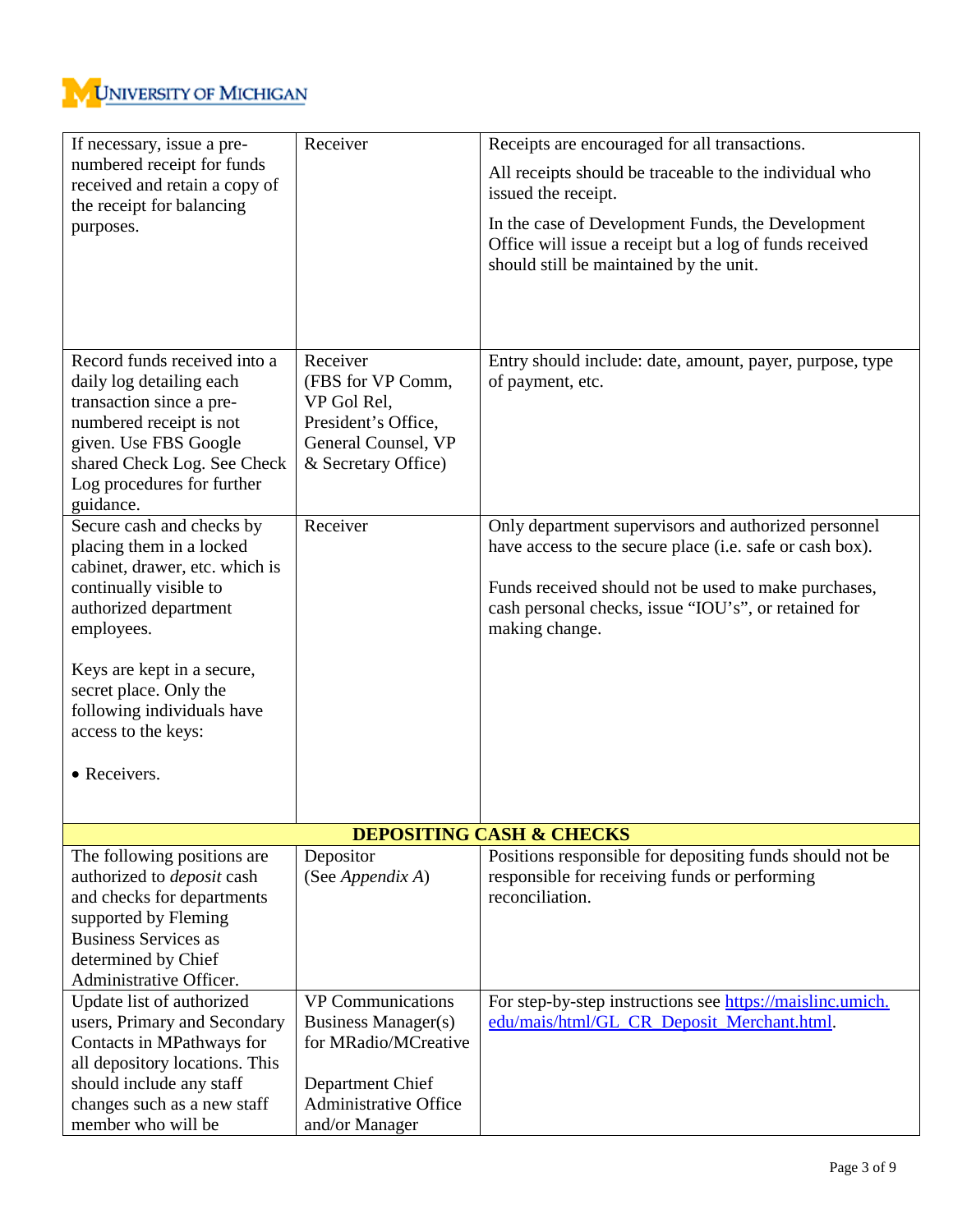

| depositing /allocating funds<br>or a staff member who is no<br>longer depositing/allocating<br>funds.                                                                                                                                         |                                                  |                                                                                                                                                                                                                                                                                                                                                                                                                          |
|-----------------------------------------------------------------------------------------------------------------------------------------------------------------------------------------------------------------------------------------------|--------------------------------------------------|--------------------------------------------------------------------------------------------------------------------------------------------------------------------------------------------------------------------------------------------------------------------------------------------------------------------------------------------------------------------------------------------------------------------------|
| All authorized depositors<br>should receive proper<br>depository training and<br>certification prior to<br>depositing cash/checks.                                                                                                            | Depositor                                        | Information on web-based depository training class is<br>available on the Treasurer's Office website, or contact<br>TreasuryTraining@umich.edu.<br>The MyLINC course number for the Depository Training<br>is TME101. (This course must be completed every two<br>years.)                                                                                                                                                |
| Obtain funds and pre-<br>numbered receipts (if<br>applicable) and review/<br>compare to the Google Check<br>Log.                                                                                                                              | Depositor                                        |                                                                                                                                                                                                                                                                                                                                                                                                                          |
| Verify that funds received<br>balance to the pre-numbered<br>receipts issued and/or the<br>daily transaction log, as well<br>as goods/services provided,<br>A/R updates, P-Card<br>statement, cash register Z-<br>tapes, etc. where possible. | Depositor                                        | Balancing of funds received should not be performed by<br>the individual(s) receiving funds unless supervised by a<br>higher level authority.<br>When discrepancies are noted/identified, each transaction<br>should be checked by date, payer/payee, payment/refund<br>amount, and receipt number.                                                                                                                      |
| Verify that all pre-numbered<br>receipts are accounted for (if<br>applicable).                                                                                                                                                                | Depositor (applies<br>only to Photo<br>Services) |                                                                                                                                                                                                                                                                                                                                                                                                                          |
| Prepare the cash/checks for<br>deposit.<br>FBS clients refer to the Check<br>Log procedure for further<br>guidance.                                                                                                                           | Depositor                                        | Refer to Preparing & Making Deposits Quick Reference -<br>page 1, or Section 2 in the Depository Training Guide for<br>instructions on preparing cash and coin, checks, and bulk<br>coin for deposit.<br>For Development Funds, follow the Development<br>depository process. Any cash gifts should be deposited,<br>checks are to be forwarded to the Development Office<br>through a Development Office gift drop box. |
| Complete the currency/coin<br>and/or checks portion of the<br>deposit ticket(s) with the<br>appropriate amounts. All<br>funds received should be<br>deposited.                                                                                | Depositor                                        | Refer to Preparing & Making Deposits Quick Reference -<br>page 5, or Section 2 in the Depository Training Guide for<br>instructions on preparing the deposit ticket for cash and<br>coin, checks, and bulk coin.                                                                                                                                                                                                         |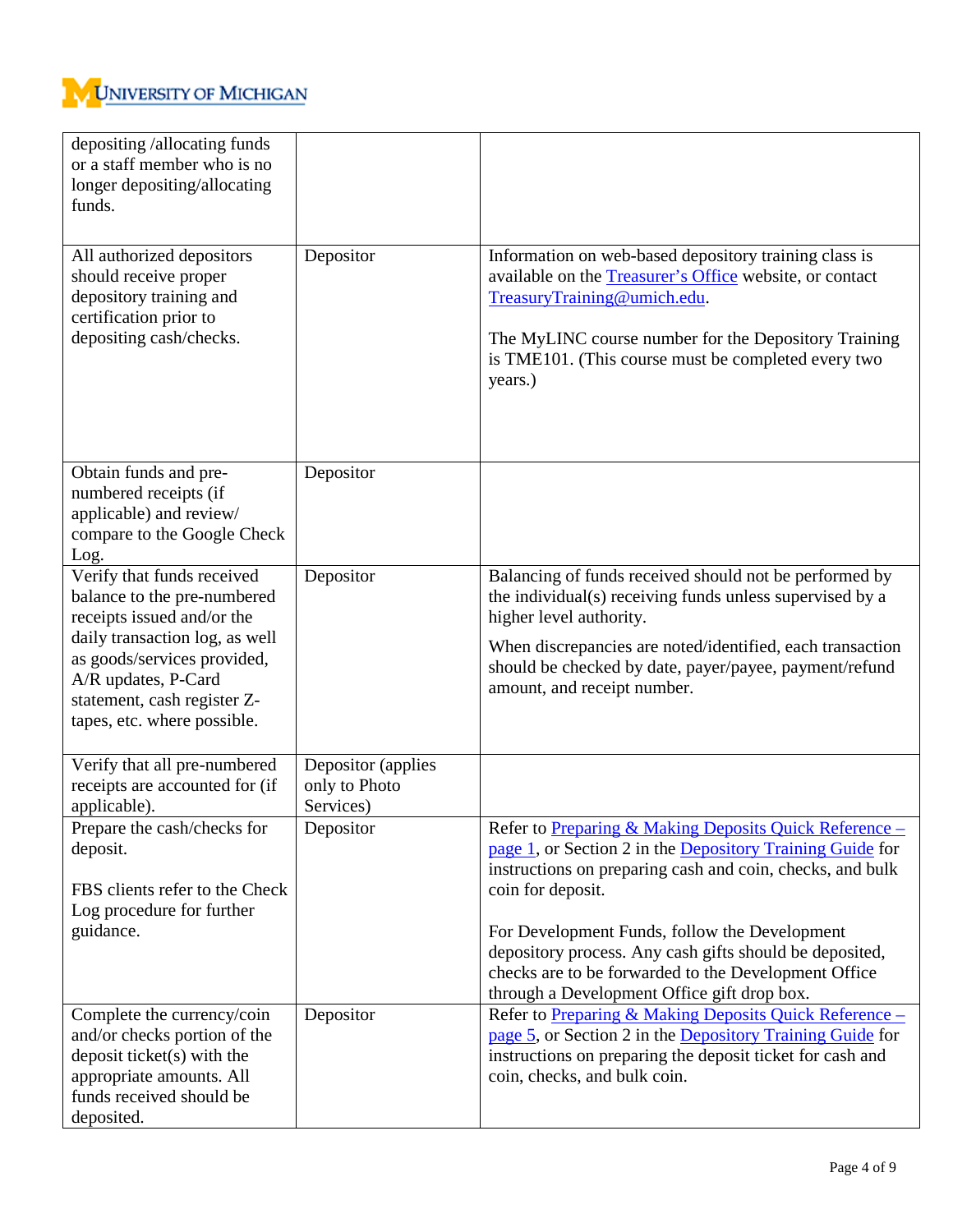

| Place the total funds<br>(consistent with the deposit<br>ticket amount) into the<br>deposit bag and insert the<br>deposit ticket into the clear<br>outer pouch on the back of<br>the bag.<br>For checks, be sure to include<br>a calculator tape listing the<br>amount of each check and a<br>total. | Depositor                                                                                     | MPM does not place funds in bag; they make deposits<br>directly at bank branch.                                                                                                                                                                                                                                                                                              |
|------------------------------------------------------------------------------------------------------------------------------------------------------------------------------------------------------------------------------------------------------------------------------------------------------|-----------------------------------------------------------------------------------------------|------------------------------------------------------------------------------------------------------------------------------------------------------------------------------------------------------------------------------------------------------------------------------------------------------------------------------------------------------------------------------|
| Step not applicable to<br>departments utilizing Remote<br>Deposit Capture, where<br>checks are "scanned" through<br>a machine. Refer to Check<br>Log procedure for further<br>guidance.                                                                                                              |                                                                                               |                                                                                                                                                                                                                                                                                                                                                                              |
| Create a Cash Receipt Ticket<br>(CRT) if necessary (i.e. need<br>for additional Chartfields<br>other than the default) to<br>ensure all funds are being<br>allocated to the proper<br>accounts.                                                                                                      | Depositor                                                                                     | Access online CRT application through Wolverine Access<br>$\rightarrow$ University Business $\rightarrow$ Treasury Management $\rightarrow$ Cash<br><b>Receipt Ticket</b><br>Refer to Section 3 of the Depository Training Guide for<br>detailed instructions on how to create a CRT.<br>For further assistance, see the Create an Online Cash<br>Receipt Ticket simulation. |
| Ensure that the Default<br>Chartfields for each<br>depository location are active<br>and appropriate.                                                                                                                                                                                                | <b>Business Manager</b><br>(MMD, MPM, Photo<br>Services), FBS<br>Analysts (for all<br>others) | Questions as to whether or not existing Default<br>Chartfields are accurate, contact Accounting Services<br>accountingcustomerservice@umich.edu.<br>To change Default Chartfields, contact Treasurer's<br>Office treasury@umich.edu.                                                                                                                                         |
| Ensure all funds are being<br>deposited into the proper<br>expense or revenue account.                                                                                                                                                                                                               | Depositor                                                                                     | For assistance determining the appropriate General Ledger<br>account, contact FBS.                                                                                                                                                                                                                                                                                           |
| Ensure all funds are being<br>deposited into a Treasury<br>authorized University<br>account.                                                                                                                                                                                                         | Depositor                                                                                     | All bank accounts used for depository purposes must be<br>established in a manner consistent with SPG 519.01, and<br>the University Treasurer must be an authorized signer on<br>the account.                                                                                                                                                                                |
| Maintain a record of all<br>deposits and deposit<br>information for reconciliation<br>purposes. (For example,<br>copies of CRTs are retained.)                                                                                                                                                       | Depositor                                                                                     | Record details such as who gave the deposit to whom,<br>date, time, bag serial number (if applicable), amount,<br>delivery method, etc.<br>NOTE: Making copies of checks is strongly discouraged.                                                                                                                                                                            |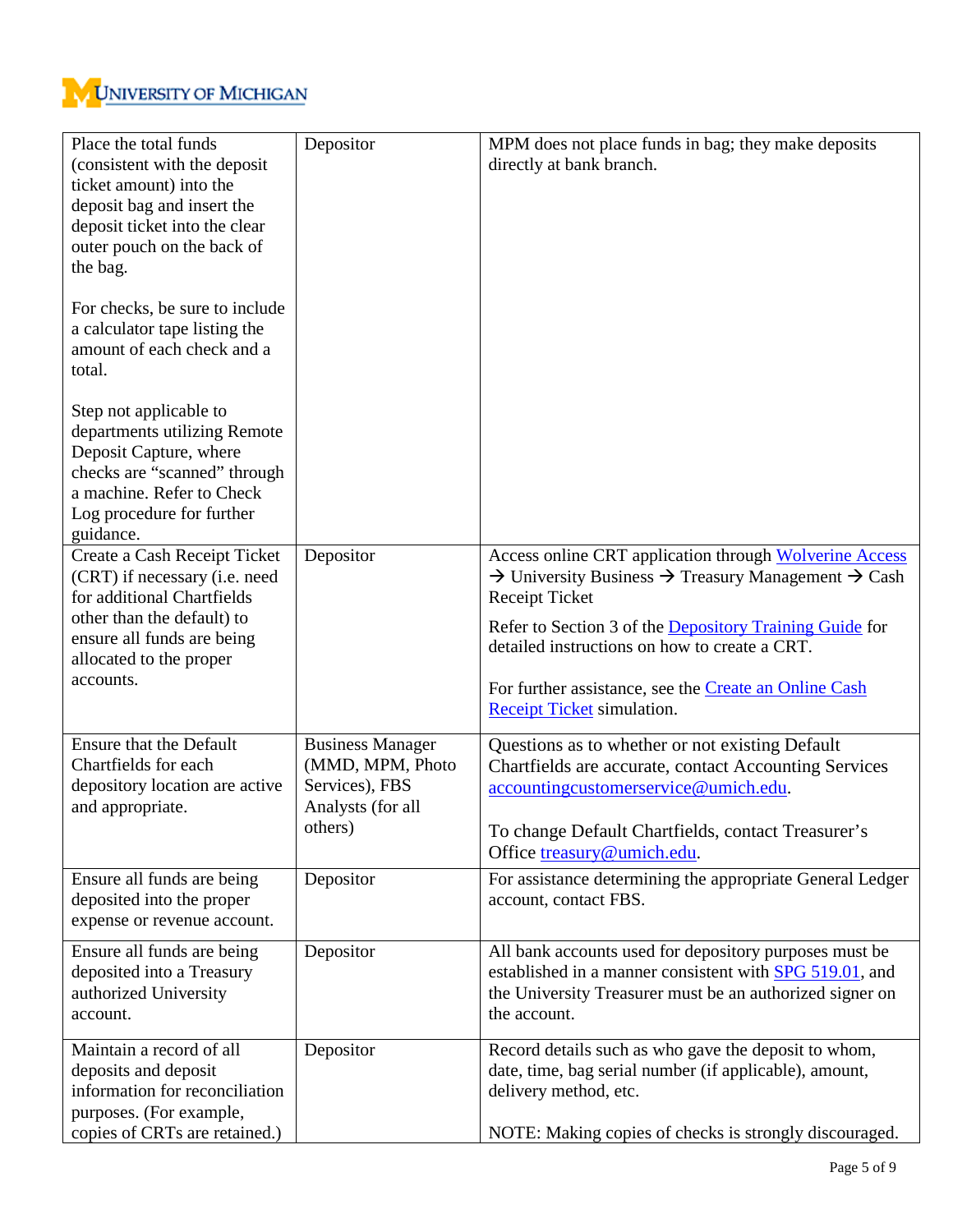

| For FBS clients, the Check<br>Log is the log of record.                                                                                               |           | If there is a valid business purpose, all numbers on the<br>bottom of the check (micr line) must be covered (i.e.<br>placing paper over the numbers) before copying.                                                                                                                                                                                                 |
|-------------------------------------------------------------------------------------------------------------------------------------------------------|-----------|----------------------------------------------------------------------------------------------------------------------------------------------------------------------------------------------------------------------------------------------------------------------------------------------------------------------------------------------------------------------|
| Secure the deposit so that<br>funds are not lost or<br>comingled with other funds.                                                                    | Depositor |                                                                                                                                                                                                                                                                                                                                                                      |
| If due to timing the deposit<br>cannot be made on the same<br>day, store the deposit in a<br>locked drawer or cabinet until<br>it can be made.        | Depositor | Only department supervisors and authorized personnel<br>have access to the secure place (i.e. safe or cash box).                                                                                                                                                                                                                                                     |
| The drawer/cabinet should be<br>continually visible to<br>authorized department<br>employees. Keys are kept in a<br>secure, secret place.             |           |                                                                                                                                                                                                                                                                                                                                                                      |
| Deposit funds:<br>• at a University depository<br>bank branch (MPM).<br>• via Remote Deposit<br>Capture.                                              | Depositor | All funds collected by any unit or department of the<br>University must be deposited into a University account on<br>the date of collection. Where this is impractical and where<br>the total deposit is less than \$500, the deposit may be<br>made within one business day of collection. The<br>Treasurer's Office must approve any exceptions to this<br>policy. |
| NOTE: FBS clients who have<br>cash (currency) deposits, log<br>these in the Google Check<br>Log and submit to FBS for<br>deposit if you are unable to |           | While in transit to point of deposit, deposit contents and/or<br>deposit bag should be concealed from the view by others.<br>Refer to Section 5 of the Depository Training Guide for                                                                                                                                                                                 |
| deposit into a deposit station.                                                                                                                       |           | detailed instructions and additional guidance on how<br>deposits should be made.                                                                                                                                                                                                                                                                                     |
|                                                                                                                                                       |           | For Development Funds, follow the Development<br>depository process. Any cash gifts should be deposited,<br>checks are to be forwarded to the Development Office<br>through a Development Office gift drop box.                                                                                                                                                      |
|                                                                                                                                                       |           | For more information on special depository situations, see<br>Section 2.5 in the Depository Training Guide.                                                                                                                                                                                                                                                          |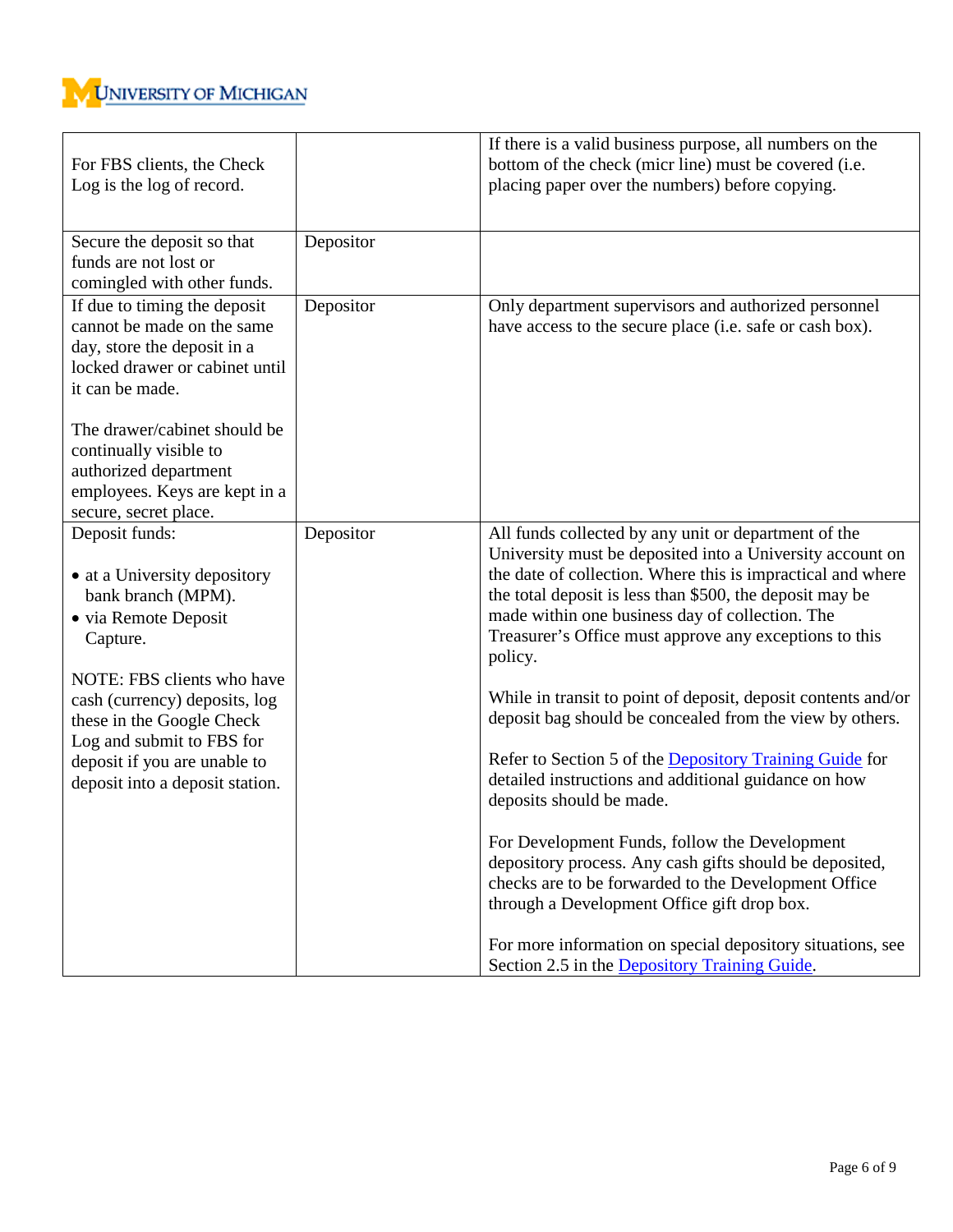

| Receive acknowledgment of<br>deposit made:<br>• Receipt detailing the<br>amount, date, and account<br>from the bank teller when<br>depositing at a University<br>depository branch (MPM).<br>• Receipt detailing the<br>deposit bag serial number<br>and date of deposit from the<br>automated deposit station<br>(all other depts.)<br>• Deposit Detail Report from<br>Remote Deposit Capture.                                                                                                     | Depositor                                                                                                                                                                     |                                                                                                                                                                                                                                                                                                                                                                                                                                                                                                                      |
|-----------------------------------------------------------------------------------------------------------------------------------------------------------------------------------------------------------------------------------------------------------------------------------------------------------------------------------------------------------------------------------------------------------------------------------------------------------------------------------------------------|-------------------------------------------------------------------------------------------------------------------------------------------------------------------------------|----------------------------------------------------------------------------------------------------------------------------------------------------------------------------------------------------------------------------------------------------------------------------------------------------------------------------------------------------------------------------------------------------------------------------------------------------------------------------------------------------------------------|
|                                                                                                                                                                                                                                                                                                                                                                                                                                                                                                     |                                                                                                                                                                               | <b>ACCOUNTING &amp; RECONCILIATION</b>                                                                                                                                                                                                                                                                                                                                                                                                                                                                               |
| Reconcile SOA (using eRec)<br>to ensure all current period<br>deposit activity is accurately<br>reflected on the SOA by<br>comparing it to CRT<br>confirmation pages, ticket<br>book copies, etc. Maintain<br>proper evidence of<br>reconciliation.<br>Verify weekly deposit<br>activity using Business<br>Objects report FN03<br><b>JrnDetail Location Deposit</b><br>Activity.rep. Because FBS is<br>reconciling on an ongoing<br>basis, it is not necessary to<br>run this report weekly. Verify | $FBS - SOA$<br>Reconciler (on an<br>ongoing basis)<br>MPM, MMD and<br>Photo Services - SOA<br>Reconciler (on a<br>monthly basis)<br><b>SOA Reconciler</b><br>(See Appendix A) | Person performing reconciliation should not be the<br>individual making the deposits.<br>For more information on reconciling deposits to the SOA,<br>see Section 6.2 of the Depository Training Guide.<br>Refer to the Run the FN03 JrnDetail Report in Business<br>Objects Step-by-Step Procedure or Section 6.1 of the<br>Depository Training Guide for detailed instructions on<br>how to access this report.                                                                                                     |
| monthly.<br>For discrepancies, each<br>deposit should be checked by<br>date, amount, deposit method,<br>and account allocation.<br>Reallocate funds thru a JE if<br>deposit is not allocated<br>correctly and take appropriate<br>steps to ensure future<br>allocations are correct.<br>Review the CMB Treasurer's<br><b>Office Certification Courses</b><br>Report in Business Objects to                                                                                                          | <b>SOA Reconciler</b><br><b>Business Manager</b><br>(MMD), Manager<br>(Photo Services),                                                                                       | If a discrepancy is detected and cannot be resolved, call<br>the Bank of America customer service representative at 1-<br>888-841-8159 option 24, extension 24177, for further<br>assistance. If the source of the discrepancy cannot be<br>determined working with Bank of America, contact<br>Banking Services in Financial Operations at<br>BankingServices@umich.edu.<br>Report can be accessed through <b>Business Objects</b> at:<br>UM-Maintained $\rightarrow$ Financials $\rightarrow$ FN03 Journal Detail. |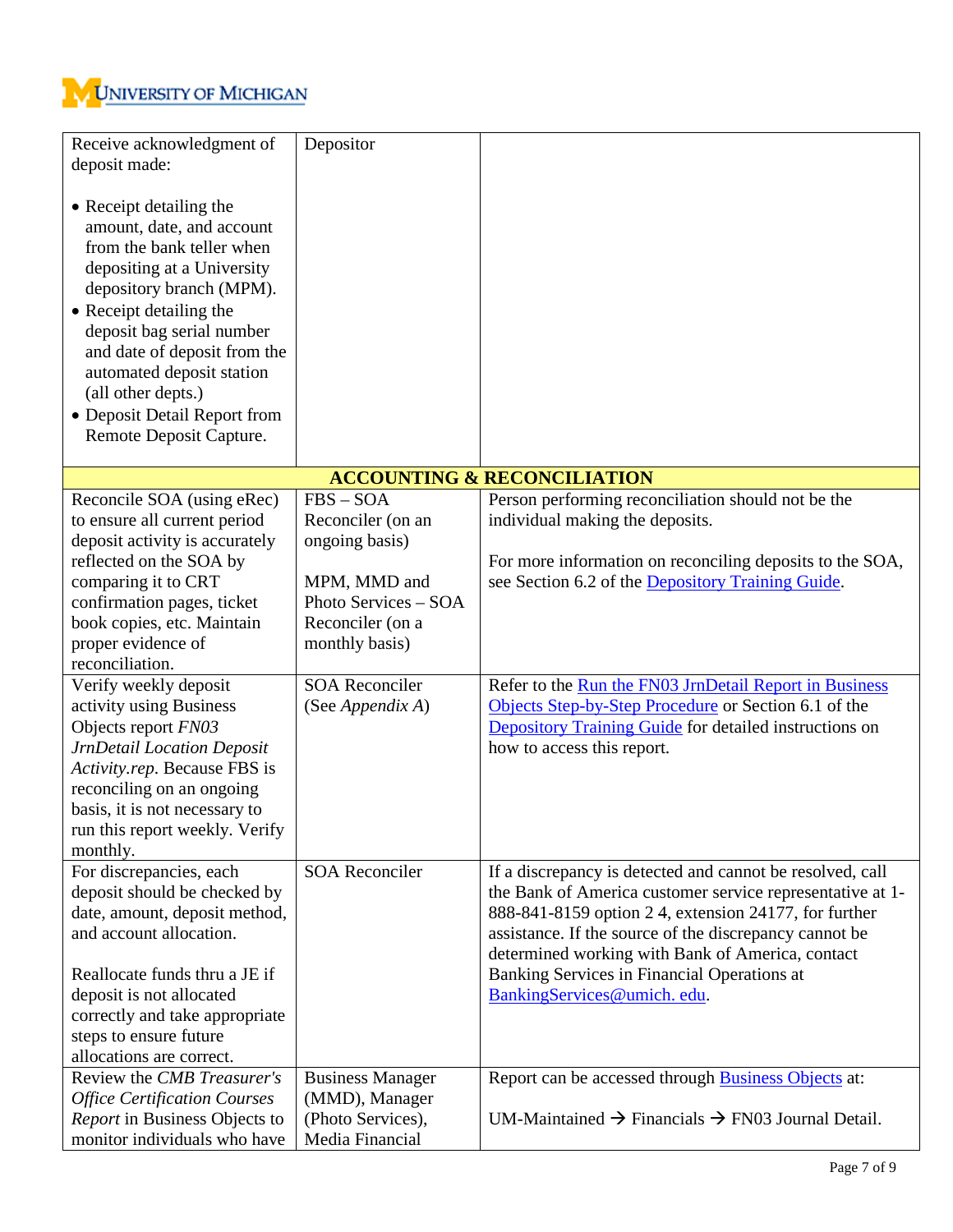

| taken the TME103 course.           | Officer (MPM), FBS            |                                                                           |
|------------------------------------|-------------------------------|---------------------------------------------------------------------------|
|                                    | Director (for all             |                                                                           |
|                                    | others)                       |                                                                           |
|                                    |                               | <b>MONITORING &amp; OVERSIGHT</b>                                         |
| On a periodic basis, compare       | <b>Business Manager</b>       |                                                                           |
| planned budgets to actual and      | (MMD), Manager                |                                                                           |
| trends over time to ensure         | (Photo Services),             |                                                                           |
| reasonableness and                 | Media Financial               |                                                                           |
| appropriateness.                   | Officer (MPM), FBS            |                                                                           |
|                                    | Senior Manager (for           |                                                                           |
|                                    | all others)                   |                                                                           |
| On a periodic basis, use the       | <b>Business Manager</b>       | Report can be accessed through <b>Business Objects</b> at:                |
| FN03 JrnlDetail Deposit            | (MMD), Manager                |                                                                           |
| Management Report in               | (Photo Services),             | UM-Maintained $\rightarrow$ Financials $\rightarrow$ FN03 Journal Detail. |
| <b>Business Objects to monitor</b> | Media Financial               |                                                                           |
| items such as:                     | Officer (MPM), FBS            | Click here for additional information regarding the report.               |
|                                    | Senior Manager (for           |                                                                           |
| • all deposit activity by          | all others)                   |                                                                           |
| location.                          |                               |                                                                           |
| • all depositors and their         |                               |                                                                           |
| certification status.              |                               |                                                                           |
| • discrepancy trends.              |                               |                                                                           |
| On a periodic basis, use the       | FBS Administrative            | Reports can be found in M-Reports under the Internal                      |
| standard Cash Handling             | <b>Assistant Intermediate</b> | Controls menu within the FIN.MGMT tab.                                    |
| reports provided in M-             | will run and review           |                                                                           |
| Reports to monitor the             | (for all departments)         | The title of the reports are:                                             |
| following:                         | and share findings            |                                                                           |
|                                    | with EOs.                     | • Deposit Locations by DeptID or DeptGrp                                  |
| • all deposit locations in unit    |                               | • Deposit Discrepancy by DeptID or DeptGrp                                |
| and their activity.                |                               |                                                                           |
| • discrepancy trends.              |                               |                                                                           |

## **Other related information:**

Key Contacts:

• [Treasury@umich.edu](mailto:Treasury@umich.edu) or (734) 763-1299

Related Standard Practice Guides:

- See **SPG 519.01** for banking and treasury services related policies
- See [SPG 519.03](http://spg.umich.edu/pdf/519.03.pdf) for cash management and deposit related policies

## **Record of Revisions:**

| Date of Issue | Description of Change     | Page(s)<br><b>Affected</b> | <b>Approved By</b> |
|---------------|---------------------------|----------------------------|--------------------|
| 6/10/2009     | Original template created | All                        |                    |